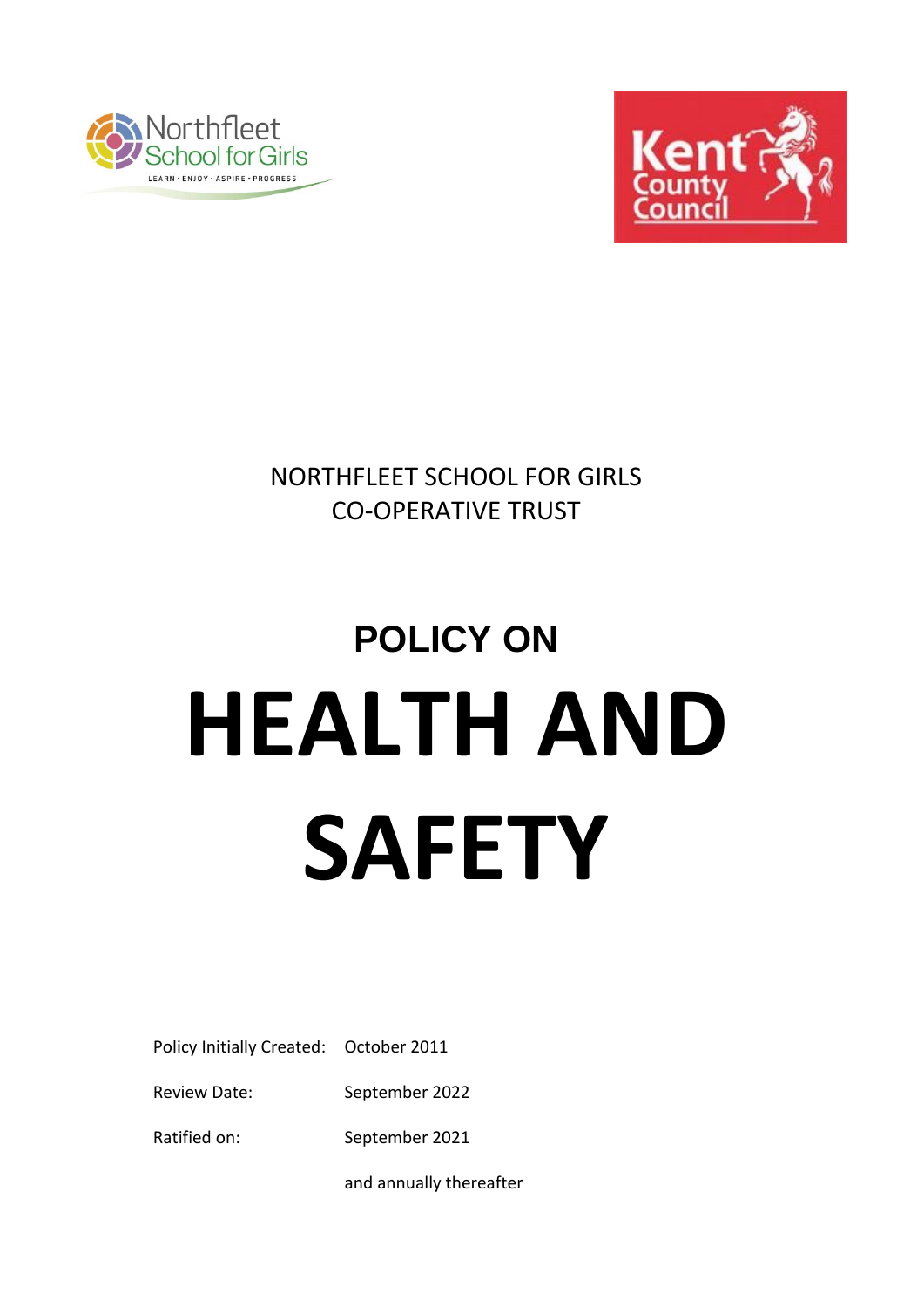### **Table of Contents:**

#### **Section A:**

Health and Safety Policy Statement

#### **Section B: Organisation:**

- B1: Employer Responsibilities
- B2: Headteacher Responsibilities
- B3: Governors' Responsibilities
- B4: Staff Responsibilities
- B5: Area Education Officers (AEO)
- B6: Capital & Premises Development Manager
- B7 Property and Infrastructure Support
- B8: Safety Representatives
- B9: Consultation with Employees
- B10: Information, Instruction and Supervision
- B11: Competency for Health and Safety Tasks and Training
- B12: Monitoring

#### **Section C: Arrangements:**

- C1: School Activities
- C2: Visitors
- C3: Fire and Emergency Procedures
- C4: Fire Fighting
- C5 Maintenance of Fire Precautions
- C6: Bomb Alerts
- C7: First Aid Arrangements
- C8: Information Technology (IT)
- C9: Safe Handling and Use of Substances
- C10: Legal Requirements for Premises
- C11: Inspection of Premises, Plant and Equipment
- C12: Asbestos Management
- C13: Legionella Management
- C14: Liquid Petroleum Gas Management
- C15: Radon Management
- C16: List of Risk Assessments, Policies and Procedures to complement this Policy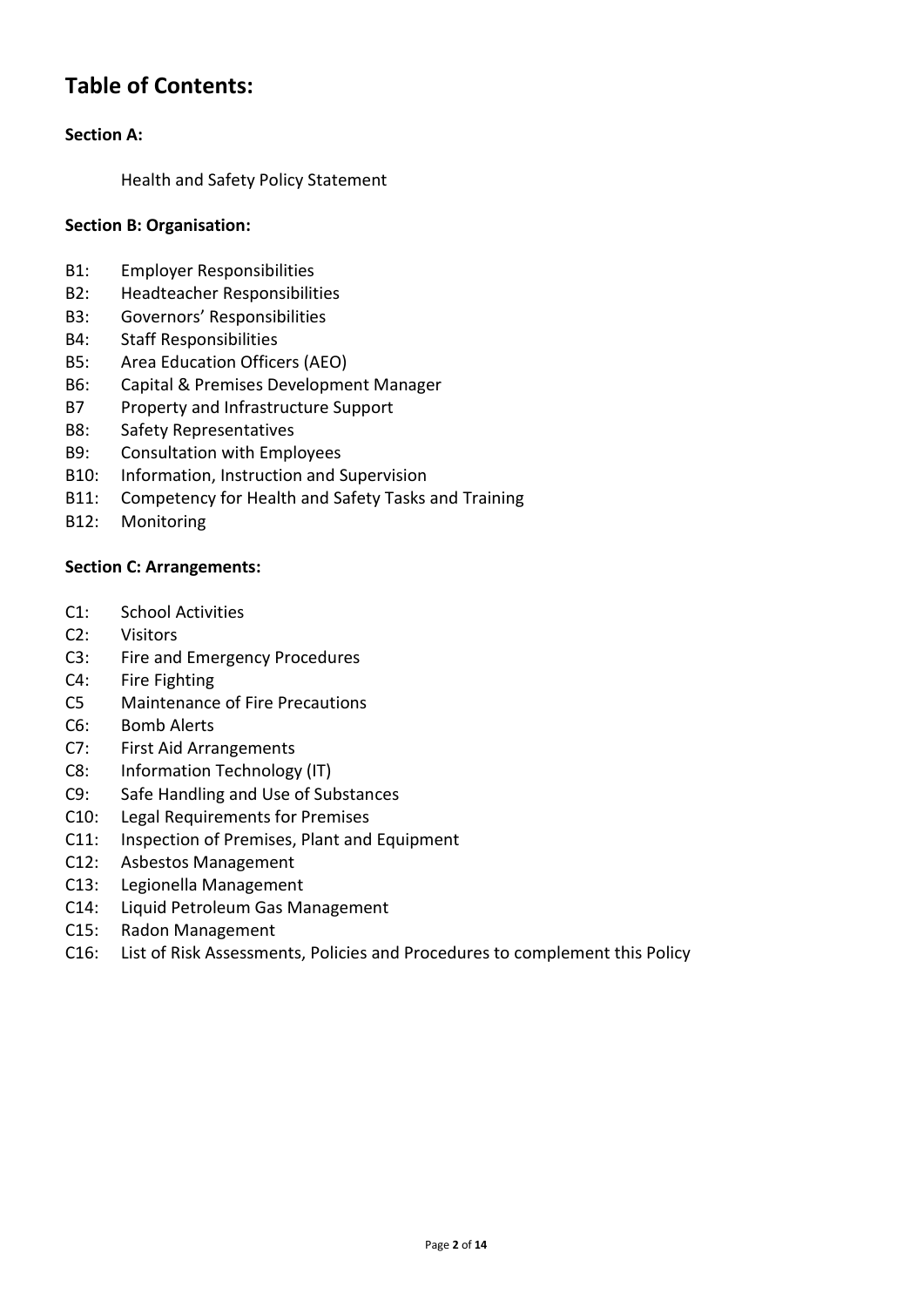#### **Kent County Council Education Learning and Skills Directorate**

**Health and Safety at Work Act 1974**

#### **HEALTH AND SAFETY POLICY STATEMENT**

**of**

#### **Northfleet School for Girls Co-Operative Trust**

#### **Statement of Intent:**

The Headteacher (or delegated responsible person) and governors are committed to establishing and implementing arrangements that will:

- ensure staff and students are safeguarded when on school premises, or engaged in off-site activities (e.g. school trips, sports events etc.).
- ensure the premises for which they are responsible have safe access and egress for all staff, students and visitors.
- provide adequate facilities and arrangements for welfare.
- provide and maintain safe plant and safe systems of work without risks to health.
- ensure safe use, handling, storage and transport of articles.
- provide suitable information, training, instruction and supervision to keep all staff, students and visitors safe.

|       | Headteacher | <b>Chair of Governors</b> |
|-------|-------------|---------------------------|
| Date: |             |                           |
|       |             |                           |

**Note: In the absence of the Headteacher, the delegated Deputy Headteacher for the period is responsible.**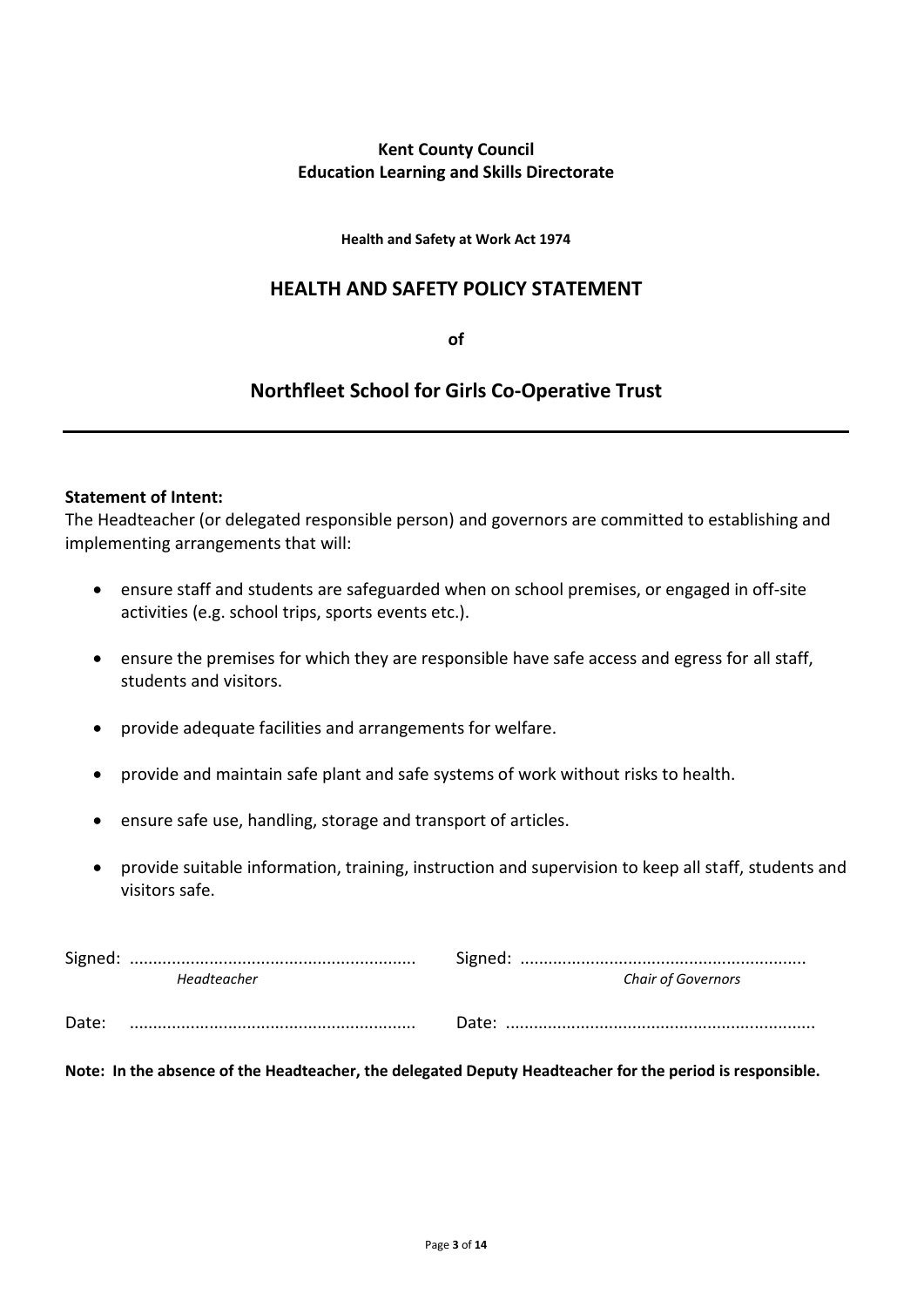#### **Section B – ORGANISATION**

#### **B1: Employer Responsibilities**

Northfleet School for Girls Co-Operative Learning Trust as the employer has a statutory duty in respect of health and safety in to ensure that premises and people are healthy and safe.

The responsibility is devolved to the Headteacher (or delegated responsible person), who has day to day responsibility for staff, students and others as 'officer in charge' of the premises.

The Headteacher (or delegated responsible person) will ensure the overall implementation of the policy.

#### **B2: Headteacher Responsibilities**

- To ensure this policy is reviewed annually, or before if there are any changes in circumstances;
- To ensure that employee responsibilities regarding health and safety are included in his/her job description and that it is properly received and understood;
- To include health and safety issues in the school improvement plan, if necessary;
- To carry out regular health and safety inspections (at least three times a year) and take remedial action as appropriate;
- To undertake risk assessments, record significant findings, and review annually, or before if there is a change in circumstance;
- To receive and deal promptly with raised issues or complaints about unsafe premises, equipment or work practices;
- To liaise with KCC property and infrastructure support and/or the building maintenance consultants and/or with contractors to resolve property maintenance issues;
- To ensure that the requirements of any enforcement officer (e.g. HSE Inspector, Environmental Health Officer, Fire Liaison Officer, or Environmental Agency Inspector) are properly addressed;
- To ensure that emergency evacuation procedures are in place and tested;
- To ensure that adequate first aid provision is available and kept up to date;
- To report health and safety issues to the governing body on a regular basis;
- To monitor and review all health and safety policies and procedures.
- **NB:** Tasks can be delegated to other staff members but the responsibility remains with the Headteacher (or delegated responsible person).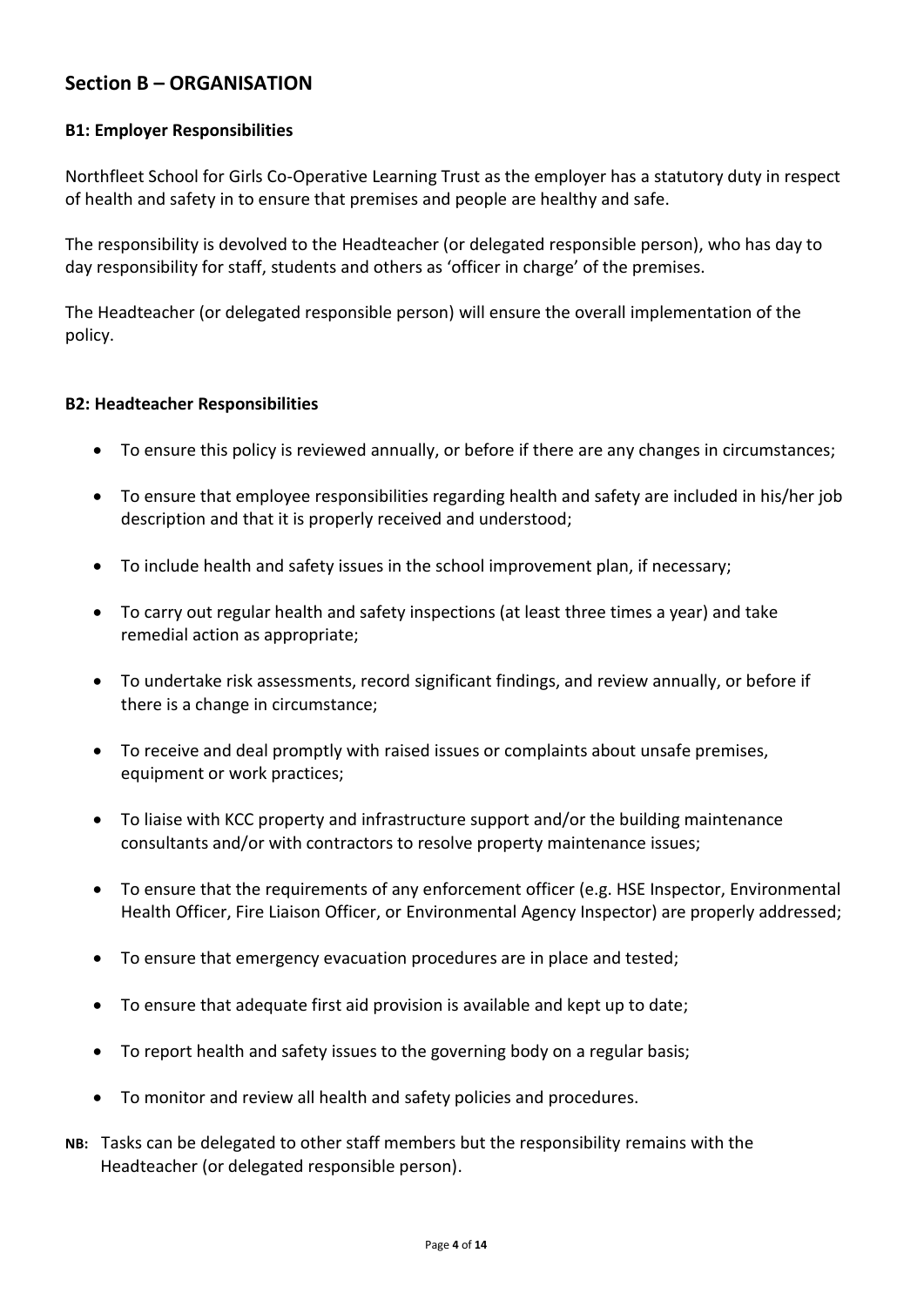#### **B3 – Governors' Responsibilities**

- Responsibility for the health and safety of students lies with the governing body of the school, either as the employer of school staff or because it controls school premises.
- The governing body will promote a strategic overview for health and safety.
- The governing body will take all reasonable measures to ensure that the premises and equipment on site are safe and do not put the health or safety of staff, students or visitors at risk while they are on the premises.
- The governing body will make adequate provision for maintenance of the school premises and equipment, within the school's delegated budget.
- The governing body will support and monitor health and safety within the school.
- The governing body can consider appointing a governor to coordinate health and safety from a strategic point of view.

**The appointed Health and Safety Governor is Mr C Brooke**

#### **B4 – Staff Responsibilities**

- Must take reasonable care of their own health and safety and that of others who may be affected by what they do or fail to do.
- Will co-operate with their employer on health and safety matters.
- Will not interfere with anything provided to safeguard their health and safety or that of others.
- Have a duty to report all health and safety concerns to the Headteacher (or delegated person) or their line manager.

#### **B5 – Area Education Officers (AEO)**

- The AEO will take responsibility for the strategic overview of health and safety matters in schools, and report concerns to the Corporate Director of Education, Learning and Skills.
- The AEO will raise specific health and safety issues with the health and safety unit.

**Name of AEO: Mr Ian Watts**

**Contact No: 07919 212062**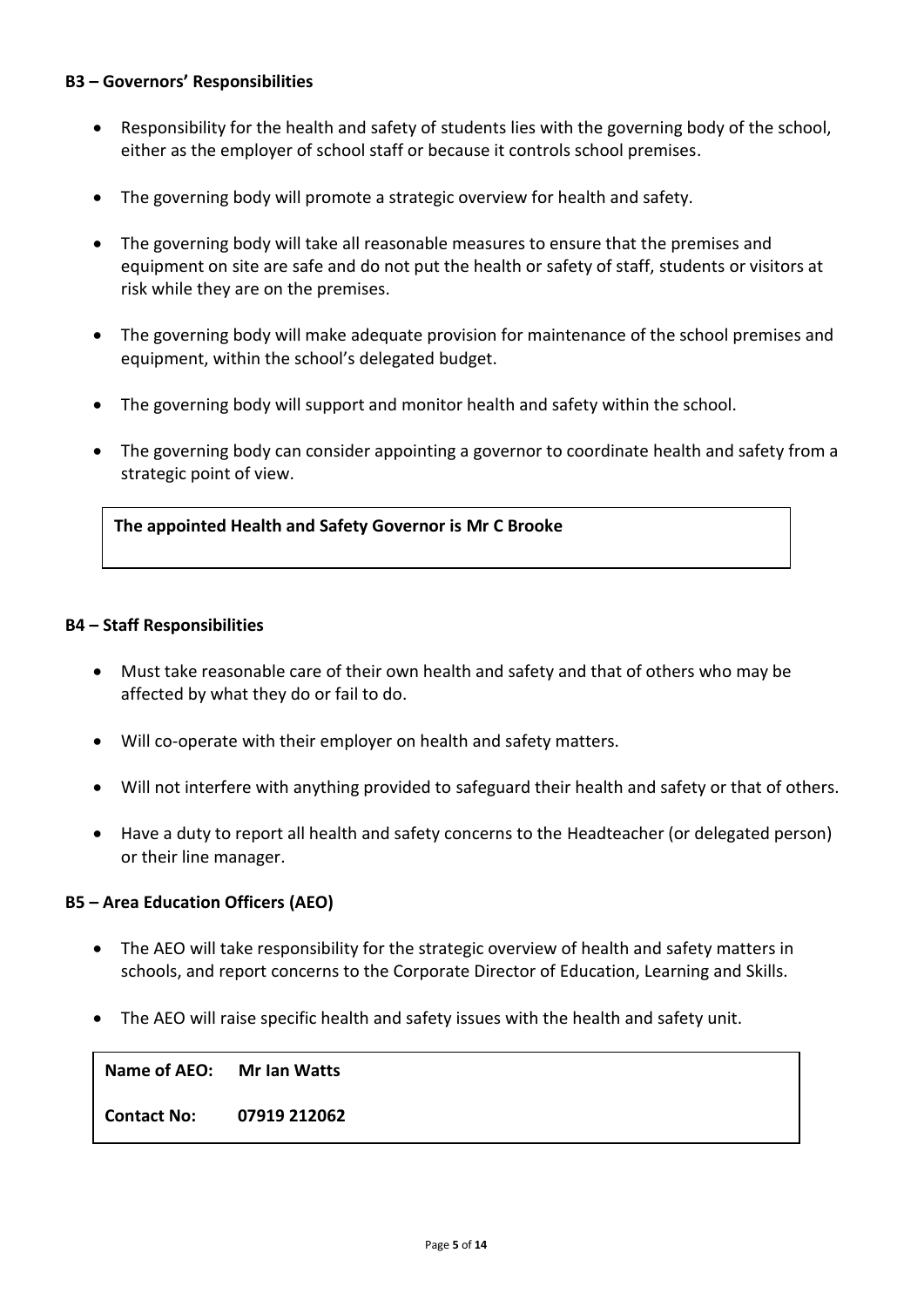#### **B6 – KCC Capital & Premises Development Manager**

 Has responsibility for ensuring that regard is given to health and safety concerns when carrying out property maintenance plans for major maintenance and improvement works.

#### **B7 – KCC Property and Infrastructure Support**

 Will ensure that property matters for which the local authority has statutory responsibilities, (e.g. regular maintenance and testing of fixed electrical wiring or fixed gas appliances) are properly dealt with, (if necessary, by taking premises or fixed equipment out of use). The Headteacher (or delegated responsible person) is responsible for liaising with KCC Property and Infrastructure Support, and/or the building consultants and/or with contractors from KCC preferred contractors list, to resolve property maintenance issues.

#### **B8 – Safety Representatives**

Trade Union representatives in school are also delegated the role of Safety Representatives and have the following functions:

- Represent employees when consulting them about specific matters that will affect their health, safety and welfare.
- Represent employees when Health and Safety Inspectors from HSE or Local Authorities consult them.
- Investigate accidents, near misses, and other potential hazards and dangerous occurrences in the workplace.
- Investigate complaints made by an employee they represent about their health, safety or welfare in the workplace.
- Present the findings of investigations to the Headteacher (or delegated responsible person).
- Inspect the workplace;
- With at least one other appointed representative, union representatives may request in writing that the Headteacher (or delegated responsible person) set up a health and safety committee. They will attend Health and Safety Committee and meetings as a representative of our employees.
- The Headteacher (or delegated responsible person) will facilitate the representatives' requirements and allow for sufficient time and reasonable facilities to be available.

#### **Names of Trade Union Representatives: Mr Ben Goodwin, Mr Jacob Smith**

**All can be contacted in school**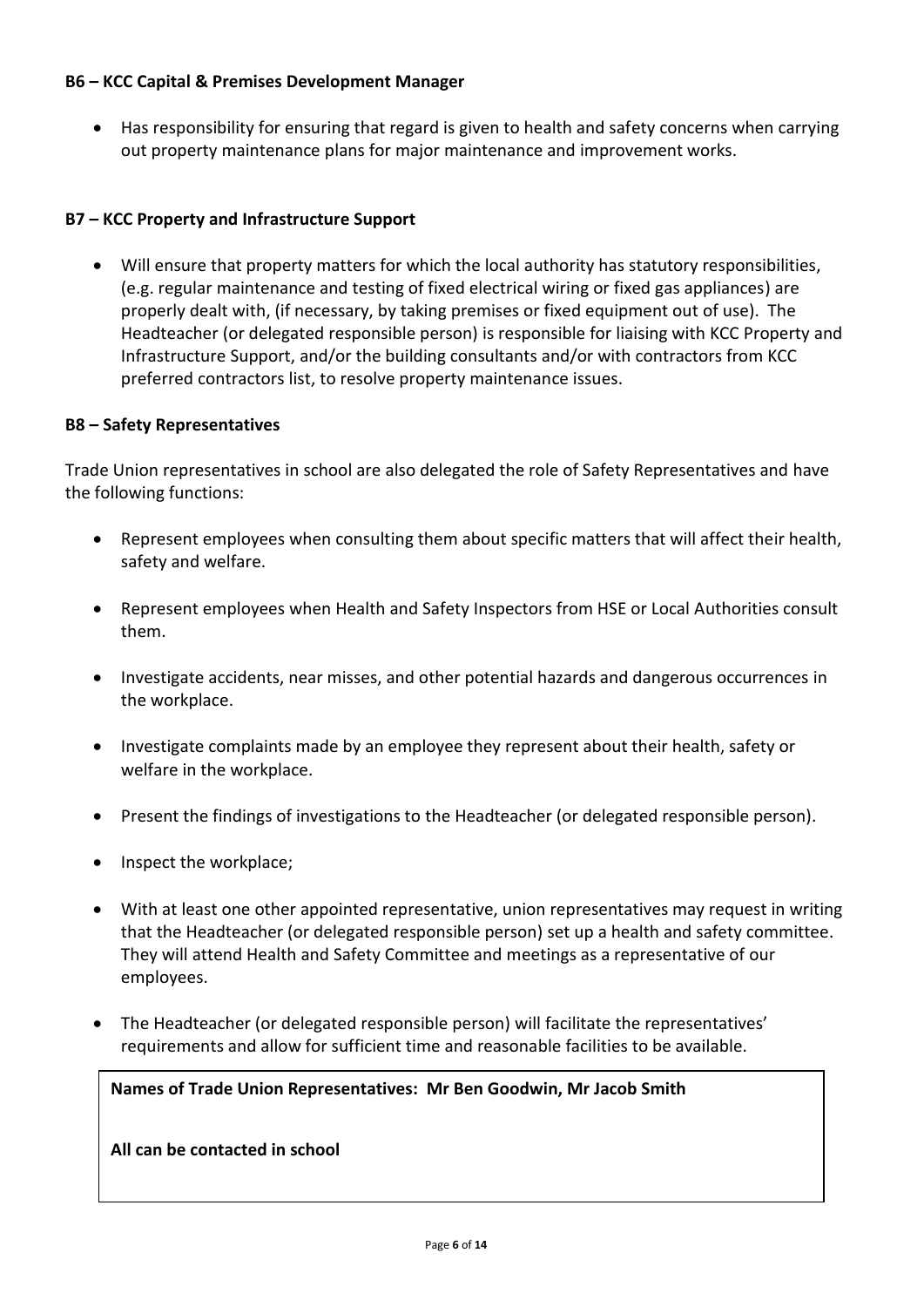#### **B9 - Consultation with Employees**

It is a legal requirement to consult with employees on health and safety issues. Through the Trade Union Representatives, Domain Meetings and Departmental Meetings a two-way dialogue takes place (both have health and safety as standing agenda items). Individual and group staff meetings are also appropriate forums for communication on health and safety matters and concerns and the first staff meeting of every academic year provides a full staff consultation opportunity. Health and Safety is covered as part of the regular meeting cycle including a global update on best practice in each September training day.

#### **B10 – Information, Instruction and Supervision**

Under health and safety law it is a legal requirement to display or provide a leaflet version of the Health and Safety Law poster.

A copy of the Health and Safety Law Poster can be found:

#### **CDMP Breakout adjacent to the main school entrance**

- Supervision of young workers/trainees will be arranged/undertaken/monitored by the Headteacher (or delegated responsible person) or other delegated key members of staff. (This includes trainee teachers and work experience students coming into and going out from the school.)
- The Headteacher (or delegated responsible person) will supply adequate information, instruction and supervision for all staff, students and visitors to ensure their health and safety.

#### **B11 – Competency for Health and Safety Tasks and Training**

- Induction training will be ensured for all members of staff by the Headteacher (or delegated responsible person).
- Training will be identified, arranged and monitored by the Headteacher (or delegated responsible person) and the governing body.
- Staff are also responsible for drawing to the attention of the Headteacher (or delegated responsible person) their own personal training needs.
- Training records will be easily accessible for audit purposes and will be kept up to date.

#### **The persons responsible for holding the records are: Mrs J Soryal, Assistant Headteacher & Mrs J Annable, HR Assistant Every member of staff holds a Personal Portfolio copy**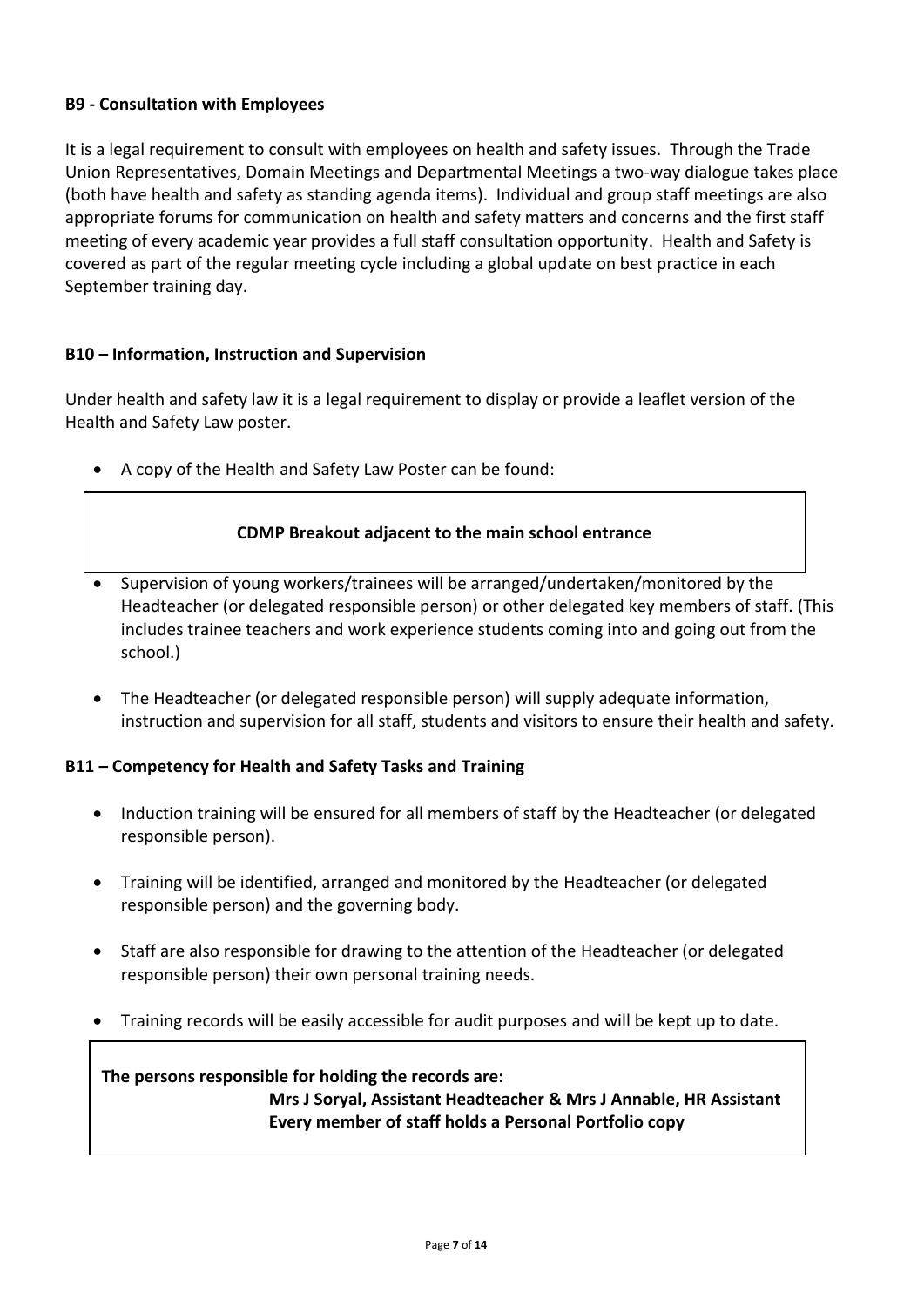#### **B12: Monitoring**

- The Headteacher (or delegated responsible person) will check working conditions and ensure that safe working practices are being followed. Regular inspections will be undertaken of the school building and grounds at least three times a year.
- The Facilities Manager and Lead First Aider are responsible for investigating accidents although the accountability lies with the Headteacher (or delegated responsible person).
- The HR Assistant is responsible for investigating work-related causes of sickness and absences, although the accountability lies with the Headteacher (or delegated responsible person).
- The Headteacher (or delegated responsible person) is responsible and accountable for acting on investigation findings in order to prevent a reoccurrence.

#### **Section C – ARRANGEMENTS**

#### **C1: School Activities**

- The Headteacher (or delegated responsible person) will ensure that risk assessments are undertaken in respect of those activities listed in Section C16 or where any additional activity within school requires such assessments to be undertaken.
- The significant findings of all risk assessments will be reported to the governing body and to all relevant staff, contractors and visitors who may be affected.
- Any actions that are required to remove or control risks will be approved by the Headteacher or their delegated responsible person.
- The Headteacher (or delegated responsible person) will check that the implemented actions have removed/reduced the risks, and
- All risk assessments will be reviewed on an annual basis or when the work activity changes, whichever is the soonest.

## **Specific Curriculum and School Related Safety Risk Assessments: P.E. (including swimming), Design Technology, Food Technology, Science,**

**Art (including photography, pottery and Farm) Farm (including Animal Care)**

#### **C2: Visitors**

- All visitors shall be directed by clear signage to *main* reception and must report to the school office, where appropriate arrangements for the signing in and out and identity badges will be provided. Car registration numbers will be noted.
- All visitors shall be made aware of the school's fire arrangements in the event of a fire.
- All visitors shall be made aware of the school's emergency procedures.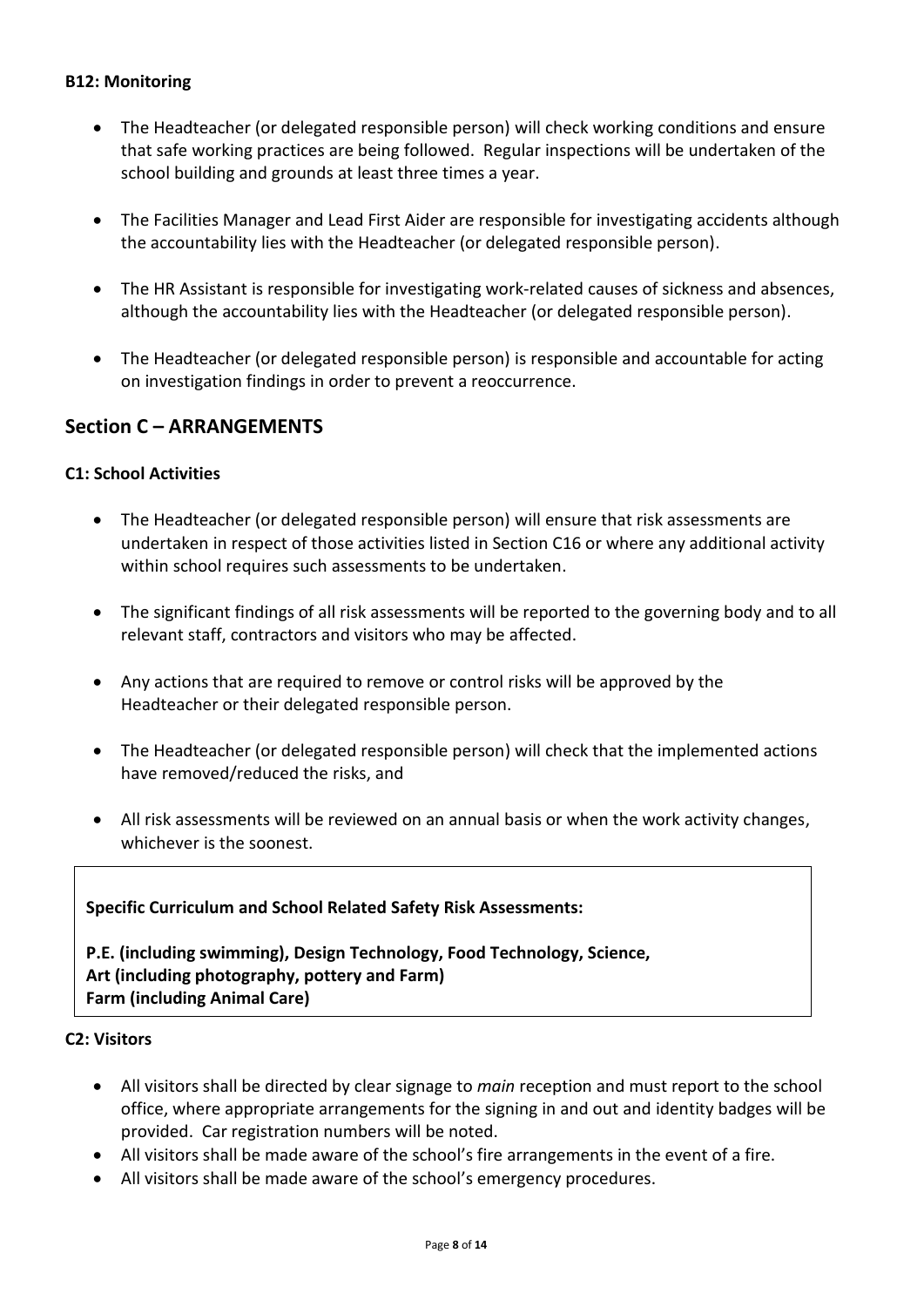#### **C3: Fire and Emergency Procedures**

- The Headteacher (or delegated responsible person) is responsible for ensuring the fire risk assessment is undertaken, controls are implemented and that it is reviewed annually.
- Emergency exits, assembly points and assembly point instructions are clearly identified by safety signs and notices.
- Fire Wardens are designated by Domain:

| <b>LEAD FIRE WARDEN</b>                               |                                 |  |
|-------------------------------------------------------|---------------------------------|--|
| Andy Jarrett                                          |                                 |  |
| Reception                                             | Louise Lynn/Emma Wright         |  |
| Breakout area, hall, PA toilets                       | IT On Duty                      |  |
| Kitchen area                                          | <b>Alison Ridout</b>            |  |
| <b>Facilities</b>                                     | <b>Trudy Ball</b>               |  |
| CDMP Lower 1 and 2                                    | Teacher on duty                 |  |
| <b>CDMP Upper</b>                                     | Graeme Hellyer                  |  |
| C&C Lower                                             | Amanda Westland                 |  |
| C&C Upper                                             | Karen Steingass                 |  |
| Learning Domain                                       | Donna Selmes                    |  |
| Sixth Form Area                                       | <b>Claire Stevenson</b>         |  |
| <b>B&amp;E</b> Lower                                  | Alison Johnson                  |  |
| <b>B&amp;E Upper</b>                                  | Ile Ilijevski                   |  |
| Admin Area                                            | Jane Bond (then to Gate B)      |  |
| Physical World Lower                                  | Julie Davis                     |  |
| Physical World Upper                                  | Hannah McCarthy                 |  |
| Health & Society Lower / HS4 / food and breakout area | Laura Thomas / Julie Fothergill |  |
| Health & Society Upper                                | Nicola Morris                   |  |
| Farm                                                  | <b>Emily Huddle</b>             |  |

- Emergency evacuation will be practised at least four times a year and a record will be kept by the Facilities Manager
- Kent Fire and Rescue will be contacted by the Facilities Manager or another Deputy appointed by the Headteacher as required.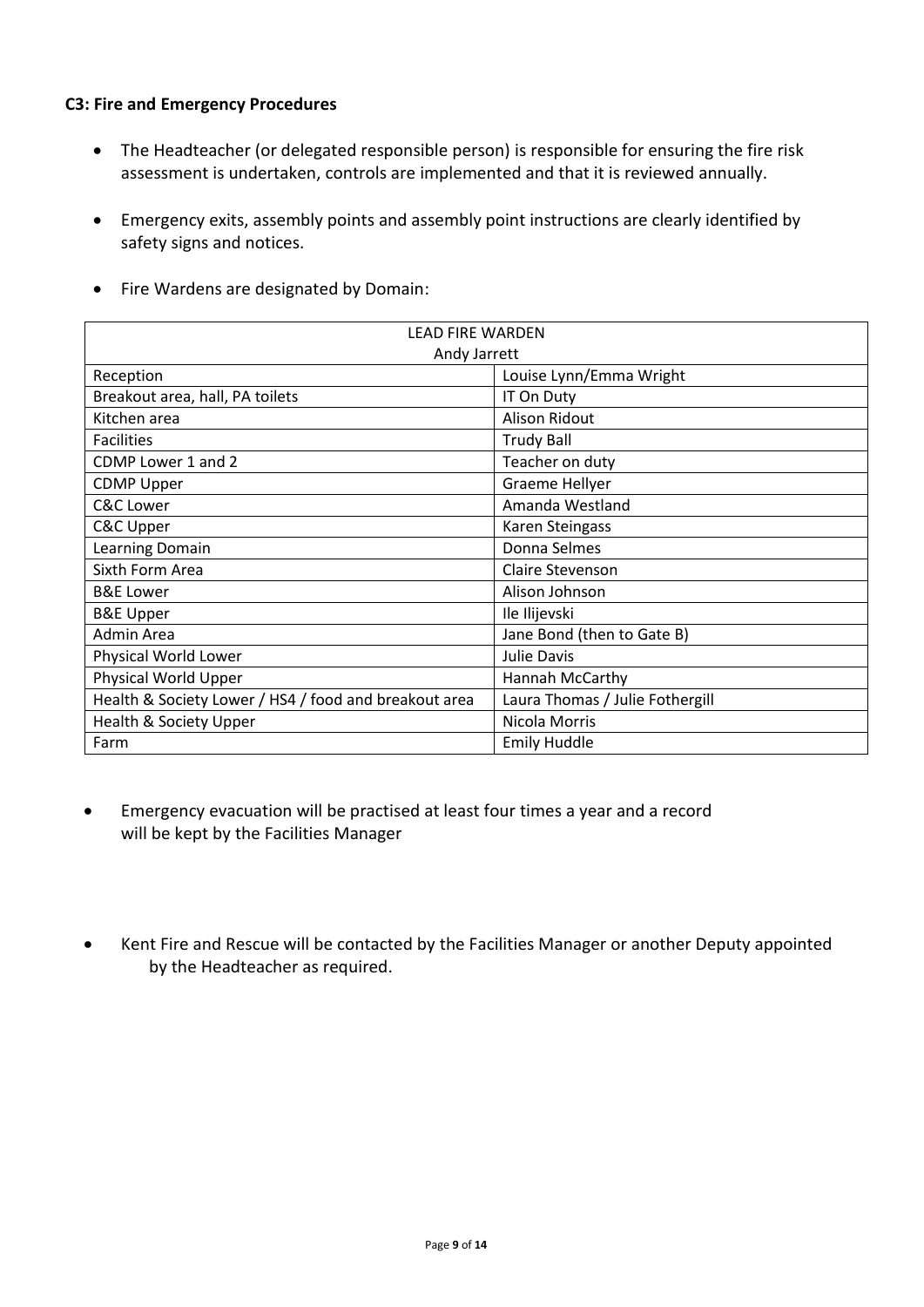- Regular testing of fire alarms will occur every Friday at 7.15am under the instruction of the Facilities Manager.
- The fire log book will be kept in the Facilities Office

#### **C4 Fire Fighting**

Staff should only use fire extinguishers if trained in how to operate them safely. If trained, they should only use the extinguisher if confident to do so, only if life is at risk and not put themselves or others at undue risk. There should always be a clear escape available before an extinguisher is used and ensure the alarm is raised BEFORE attempting to tackle a fire.

All chemicals will be stored in accordance to the Control of Substances Hazardous to Health (COSHH) assessment. List of hazardous substances will be provided to fire officer in the event of a fire. COSSH assessments are held in specific departments with an overall school log held in the Facilities Office by the Facilities Manager. The Headteacher is ultimately responsible for Fire Safety.

#### **C5: Maintenance of Fire Precautions:**

The Headteacher (or delegated responsible person) will ensure regular maintenance of:

- 1. Fire extinguishers
- 2. Fire alarms
- 3. Fire doors
- 4. Fire safety signs and identification of escape routes
- 5. Emergency lighting and other emergency equipment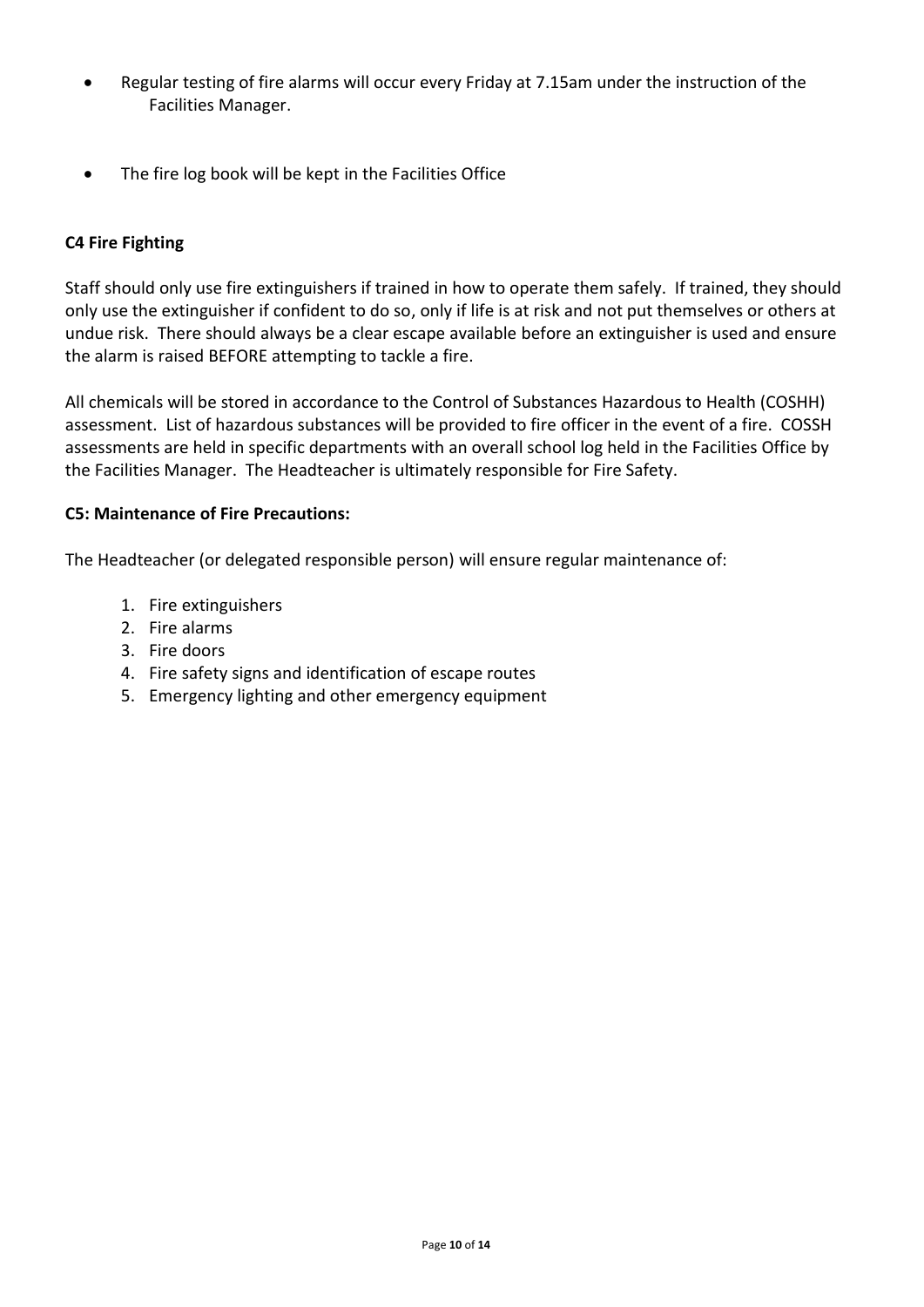#### **C6: Bomb Alerts**

Bomb alerts will be dealt with in accordance with the school's emergency planning arrangements.

- The Headteacher (or delegated responsible person) is responsible for ensuring the bomb alert procedures are undertaken and implemented.
- Guidance on bombs/suspicious devices or packages will be circulated to staff annually.

#### **C7: First Aid Arrangements**

- The Headteacher (or delegated responsible person) will ensure that there are an appropriate number of designated and trained first aiders in the school. First aiders are clearly recognisable from their lanyards. Lists and contact details are circulated by email and stored online for easy staff access. Key First Aid contacts are distributed around the school.
- The Headteacher (or delegated responsible person) will ensure that each first aider has access to appropriate first aid items which are issued to them for safe keeping and use. First aid boxes are located in both catering areas, food technology room (for DT department), science technicians office, P.E., main reception, student reception, Headteacher's PA office and the Facilities Office.
- A first aid risk assessment will be carried out by the Headteacher (or delegated responsible person) to determine the above factors. This will be reviewed annually.
- The school will follow the procedure for completion of incident / accident records. HS157, HS160, F2508.
- The school will follow the KCC procedures for reporting of injuries as stated in the KCC accident book.
- All reportable incidents under RIDDOR '95 will be reported to the HSE by school.

**HSE Contact Details: KCC Health & Safety Unit (schools Team) Room M3.26, Sessions House, Maidstone, ME14 1XQ**

 **Tel: 01622 694476 email: [Healthandsafety-schools@kent.gov.uk](mailto:Healthandsafety-schools@kent.gov.uk)**

Further information and support: [www.hse.gov.uk](http://www.hse.gov.uk/)

 Parents will be invited to complete the consent form for medical treatment in accordance with school policy and DFE guidance.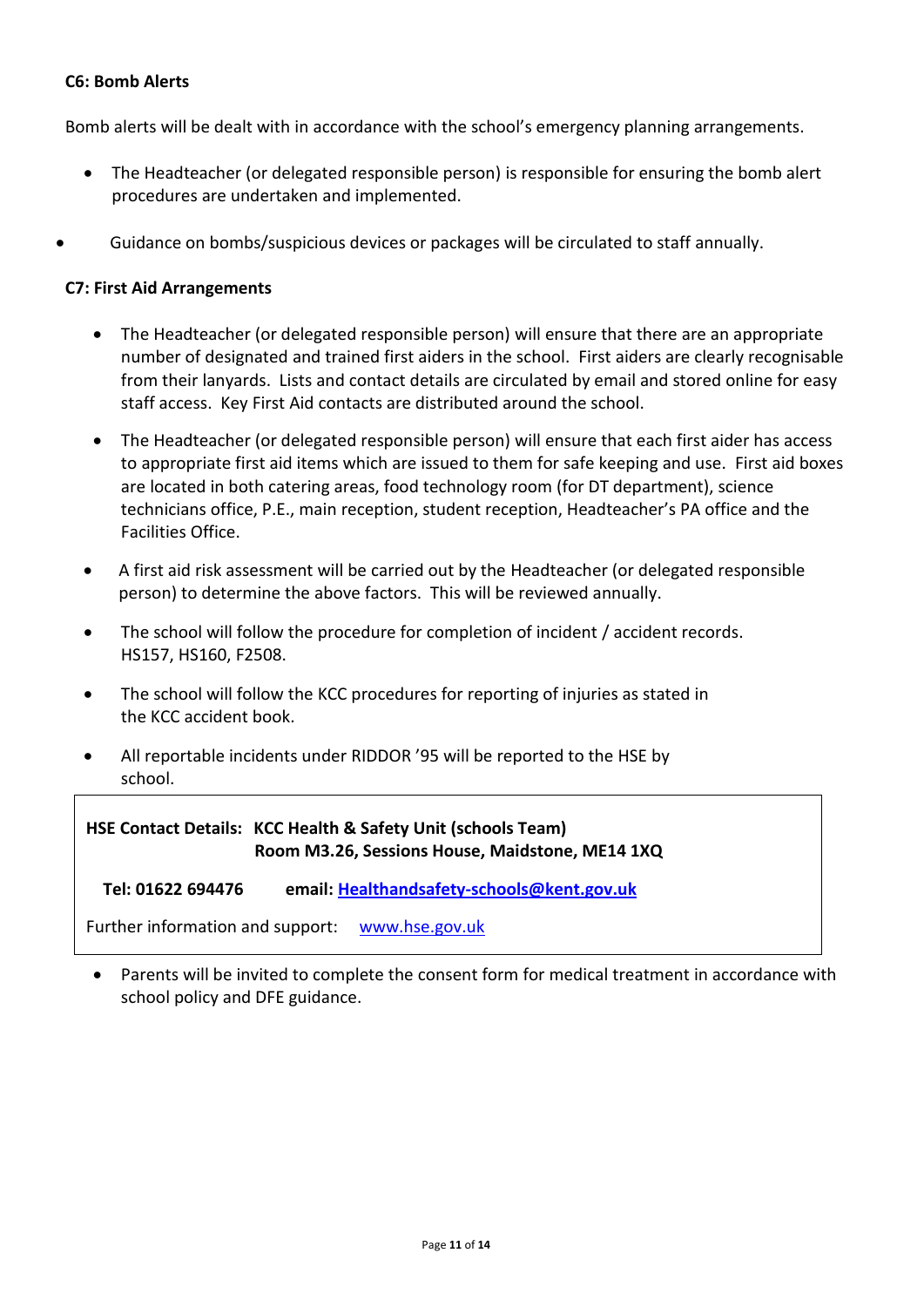#### **C8: Information Technology**

- The Headteacher (or delegated responsible person) will ensure that suitable arrangements are in place for the use of Information Technology throughout the school (both for staff and student use).
- Information Technology will be installed safely, with due consideration given to ventilation for server rooms and computer suites and to hazards such as asbestos and working at height.
- Where laptops are used, safe systems of work including charging and use of trolleys will be devised.
- Assessments for users of Display Screen Equipment (DSE) will be carried out in accordance with the Health and Safety (DSE) Regulations 1992 (as amended in 2002).
- Mr Richard Chilcott, Network Manager is responsible for Information Technology procedures

#### **C9: Legal Requirements for Premises**

- The school will comply with the requirements of the Workplace (Health, Safety and Welfare) Regulations 1992 with regard to facilities for staff such as lighting, heating, ventilation, space, condition of floors and general welfare facilities.
- The school will comply with the arrangements of the Education (School Premises) Regulations 1999 with regard to school facilities such as washrooms for students and staff, medical accommodation and indoor temperatures.

#### **C10: Safe Handling and Use of Substances**

- The Headteacher (or delegated responsible person) is responsible for identifying all substances which need an assessment under the Control of Substances Hazardous to Health (COSHH) Regulations 2002.
- The Headteacher (or delegated responsible person) will be responsible for undertaking COSHH assessments.
- The Headteacher (or delegated responsible person) will be responsible for ensuring that all relevant employees are informed about the COSHH assessments.
- The Headteacher (or delegated responsible person) will be responsible for checking that all new substances can be used safely before they are purchased.
- COSHH assessments will be reviewed on an annual basis or when the work activity changes, whichever is the soonest.

#### **C11: Inspection of Premises, Plant and Equipment**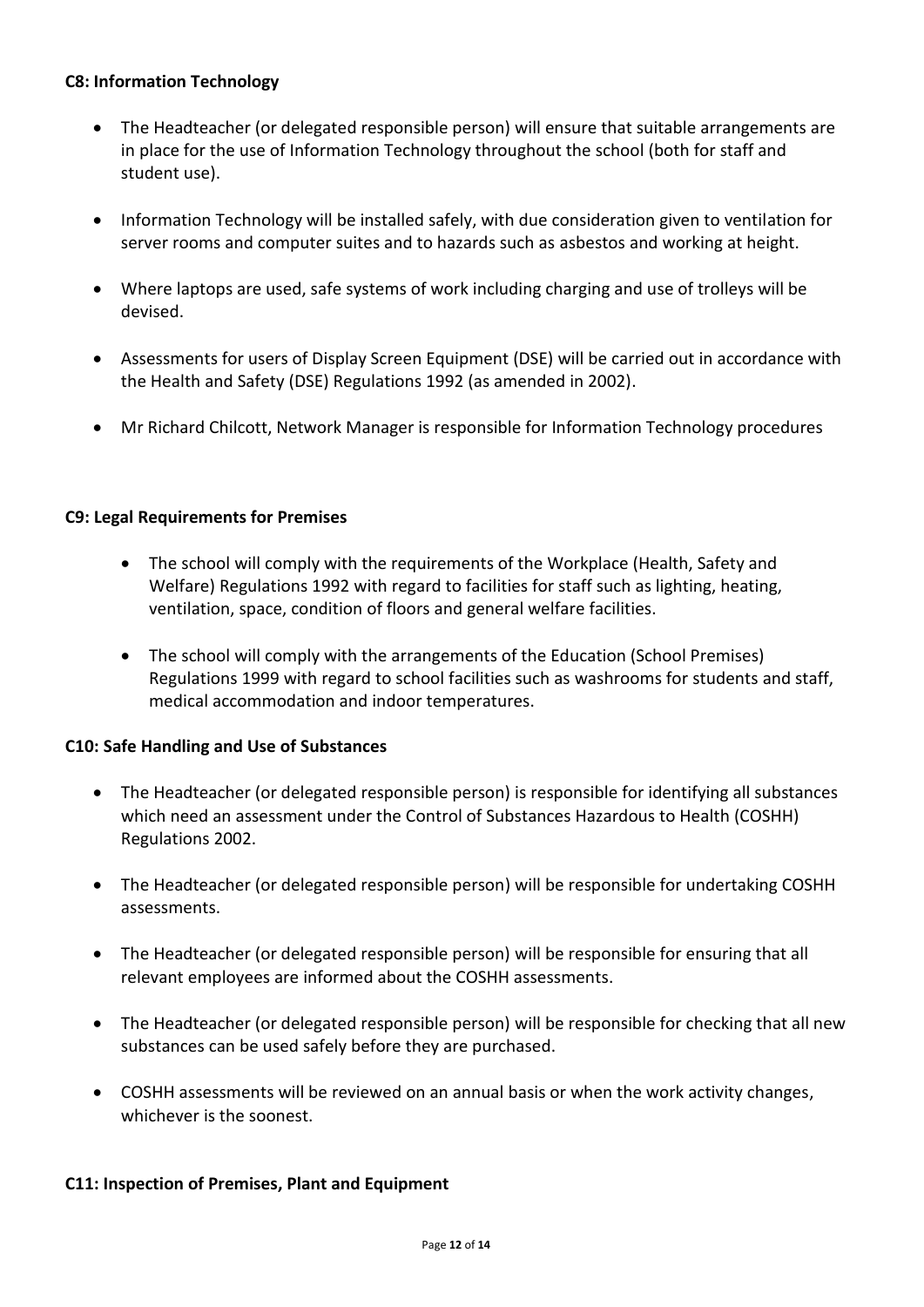- The Headteacher (or delegated responsible person) will arrange for formal inspections of the premises, plant and equipment to take place three times a year and draw up an effective maintenance programme.
- All identified maintenance will be implemented.
- Routine checks may be undertaken by a combination of class teachers, governors, site team and the Headteacher (or delegated responsible person)/deputy head using the checklists.
- Access to store rooms; boiler rooms; tank and plant rooms should also be checked, including checking for inappropriate storage of ladders and other equipment.
- Where damaged asbestos is encountered or suspected, procedures, as laid down in the KCC Asbestos policy, will be followed.

#### **C12: Asbestos Management**

Property and Infrastructure Support will arrange for a management asbestos survey to be carried out every three years in line with KCC policy. The Headteacher (or delegated responsible person) will ensure that the KCC asbestos management policy is followed. An asbestos docubox will be kept on reception and staff will ask all contractors to check the survey and sign to say that they are aware of where the asbestos is within the building. The Headteacher or the delegated responsible person will monitor areas where asbestos material is present, record significant findings and arrange for remedial works to be carried out if necessary. All works undertaken will be updated in the asbestos survey on completion.

#### **C13: Legionella Management**

Property and Infrastructure Support will arrange for a water hygiene risk assessment to be carried out every two years in line with statutory requirements. Assessments identify if there are areas where conditions are such that legionella bacteria could grow; list any required works; and include details of future monitoring requirements that the school is responsible for. Therefore, all identified remedial works will be incorporated into the school's maintenance programme.

Monitoring of the water system is also a statutory requirement and the school will ensure this is undertaken. This will include taking temperature readings, recording these in the log book and descaling spray outlets.

**Property and Infrastructure Operations Manager:**  Facilities Helpdesk West Kent Phone: +44 (0)8009012464 Email: [Westkenthelpdesk@skanska.co.uk](mailto:Westkenthelpdesk@skanska.co.uk)